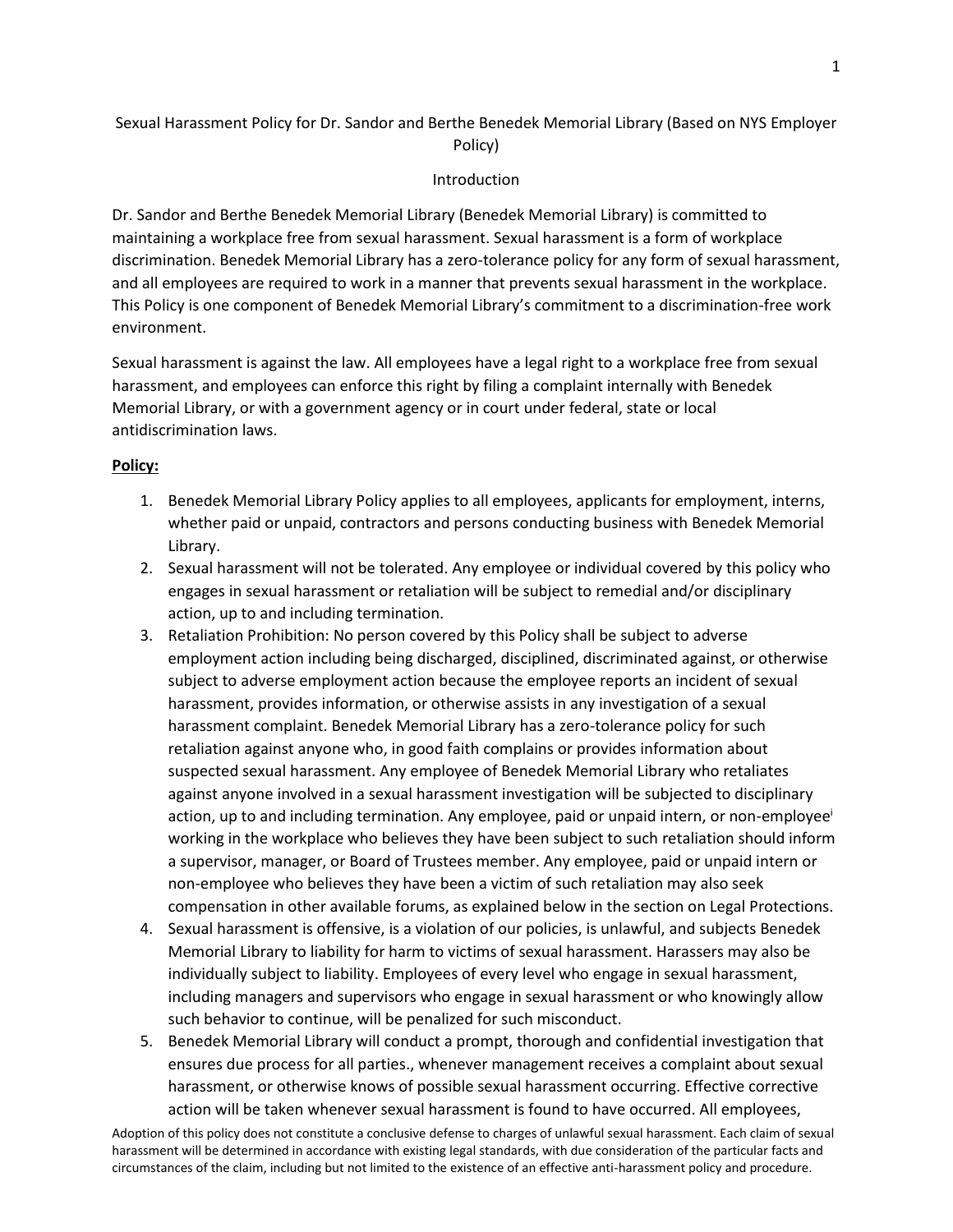including managers and supervisors, are required to cooperate with any internal investigation or sexual harassment.

- 6. All employees are encouraged to report any harassment or behaviors that violate this policy. Benedek Memorial Library will provide all employees a complaint form for employees to report harassment and file complaints.
- 7. Managers and supervisors are required to report any complaint that they receive, or any harassment that they observe to a Board of Trustees member.
- 8. This policy applies to all employees, paid or unpaid interns, and non-employees and all must follow and uphold this policy. This policy must be posted prominently in all work locations and be provided to employees upon hiring.

 $\overline{\phantom{a}}$ 

## **What is "Sexual Harassment"?**

Sexual harassment is a form of sex discrimination and is unlawful under federal, state, and (where applicable) local law. Sexual harassment includes harassment on the basis of sex, sexual orientation, gender identity and the status of being transgender.

Sexual harassment includes unwelcome conduct which is either of a sexual nature, or which is directed at an individual because of that individual's sex when:

- Such conduct has the purpose or effect of unreasonably interfering with an individual's work performance or creating an intimidating, hostile or offensive work environment, even if the complaining individual is not the intended target of the sexual harassment;
- Such conduct is made either explicitly or implicitly a term or condition of employment; or
- Submission to or refection of such conduct is used as the basis for employment decisions affecting an individual's employment.

A sexually harassing hostile work environment consists of words, signs, jokes, pranks intimidation or physical violence which are of a sexual nature, or which are directed at an individual because of that individual's sex. Sexual harassment also consists of any unwanted verbal or physical advances, sexually explicit derogatory statements or sexually discriminatory remarks made by someone which are offensive or objectionable to the recipient, which cause the recipient discomfort or humiliation, which interfere with the recipient's job performance.

Sexual harassment also occurs when a person in authority tries to trade job benefits for sexual favors. This can include hiring, promotion, continued employment or any other terms, conditions or privileges of employment. This is also called "quid pro quo" harassment.

Any employee who feels harassed should complain so that any violation of this policy can be corrected promptly. Any harassing conduct, even a single incident, can be addressed under this policy.

<sup>i</sup> A non-employee is someone who is (or is employed by) a contractor, subcontractor, vendor, consultant, or anyone providing services in the workplace. Protected non-employees include person commonly referred to as independent contractors, "gig" workers and temporary workers. Also included are persons providing equipment repair, cleaning services or any other services provided pursuant to a contract with the employer.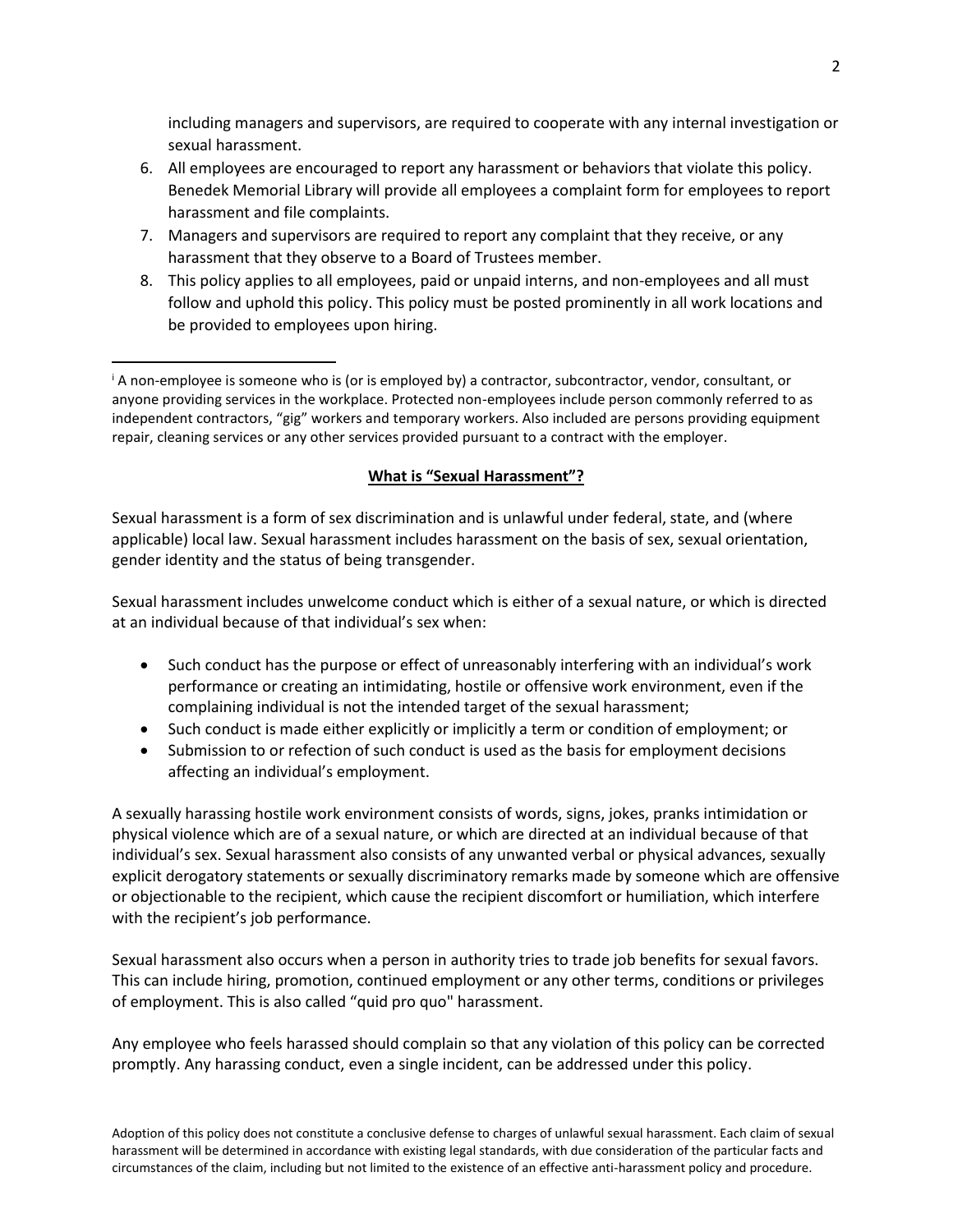#### Examples of sexual harassment

 $\overline{a}$ 

The following describes some of the types of acts that may be unlawful sexual harassment and that are strictly prohibited:

- Physical assaults of sexual nature, are such as:
	- o Touching, pinching, patting, grabbing, brushing against another employee's body or poking another employees' body;
	- $\circ$  Rape, sexual battery, molestation or attempts to commit these assaults.
- Unwanted sexual advances or propositions, such as:
	- $\circ$  Requests for sexual favors accompanied by implied or overt threats concerning the victim's job performance evaluation, a promotion or other job benefits or detriments;
	- o Subtle or obvious pressure for unwelcome sexual activities.
- Sexually oriented gestures, noises, remarks, jokes or comments about a person's sexuality or sexual experience, which create a hostile work environment.
- Sexual or discriminatory displays or publications anywhere in the workplace, such as:
	- $\circ$  Displaying pictures, posters, calendars, graffiti, objects, promotional material, reading materials or other materials that are sexually demeaning or pornographic. This includes such sexual displays on workplace computers or cell phones and sharing such displays while in the workplace.
- Hostile actions taken against an individual because of that individual's sex, sexual orientation, gender identity and status of being transgender, such as:
	- o Interfering with, destroying or damaging a person's workstation, tolls or equipment, or otherwise interfering with the individual's ability to perform the job;
	- o Sabotaging an individual's work;
	- o Bullying, yelling, name-calling.

### Who can be target of sexual harassment?

Sexual harassment can occur between any individuals, regardless of their sex or gender. New York Law protects employees, paid or unpaid interns, and non-employees, including independent contractors, and those employed by companies contracting to provide services in the workplace. A perpetrator of sexual harassment can be a superior, a subordinate, a coworker or anyone in the workplace including an independent contractor, contract worker, vendor, client, customer or visitor.

### Where can sexual harassment occur?

Unlawful sexual harassment is not limited to the physical workplace itself. It can occur while employees are traveling for business or at employer sponsored events or parties. Calls, texts, emails, and social media usage by employees can constitute unlawful workplace harassment, even if they occur away from the workplace premises or not during work hours.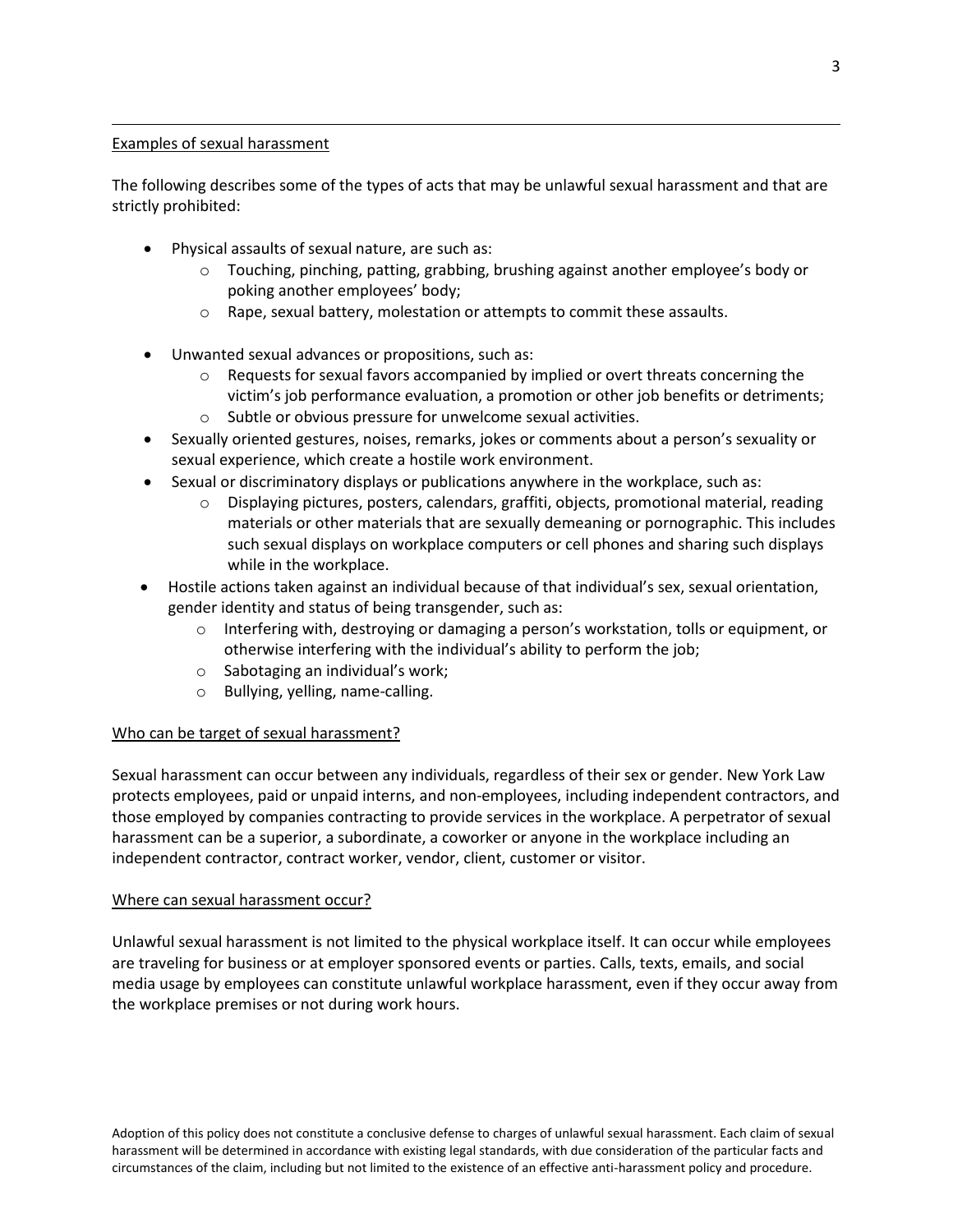## **What is "Retaliation"?**

Unlawful retaliation can be any action that would keep a worker from coming forward to make or support a sexual harassment claim. Adverse action need not be job-related or occur in the workplace to constitute unlawful retaliation.

Such retaliation is unlawful under federal, state, and (where applicable) local law. The New York State Human Rights Law protects any individual who has engaged in "protected activity." Protected activity occurs when a person has:

- Filed a complaint of sexual harassment, either internally or with any anti-discrimination agency;
- Testified or assisted in proceeding involving sexual harassment under the Human Rights Law or other anti-discrimination law;
- Opposed sexual harassment by making a verbal or informal complaint to management, or by simply informing a supervisor or manager of harassment;
- Complained that another employee has been sexually harassed; or
- encouraged a fellow employee to report harassment.

 $\overline{a}$ 

### **Reporting Sexual Harassment**

Preventing sexual harassment is everyone's responsibility. Benedek Memorial Library cannot prevent or remedy sexual harassment unless it knows about it. Any employee, paid or unpaid intern or nonemployee who has been subjected to behavior that may constitute sexual harassment is encouraged to report such behavior to a supervisor, manager or Board of Trustees member. Anyone who witnesses or becomes aware of potential instances of sexual harassment should report such behavior to a supervisor, manager or Board of Trustees member.

Reports of sexual harassment may be made verbally or in writing. A form for submission of a written complaint is attached to this Policy, and all employees are encouraged to use this complaint form. Employees who are reporting sexual harassment on behalf of other employees should use the complaint form and note that it is on another employee's behalf.

Employees, paid or unpaid interns or non-employees who believe they have been a victim of sexual harassment may also seek assistance in other available forums, as explained below in the section on Legal Protections.

### **Supervisory Responsibilities**

All supervisors and managers who receive a complaint or information about suspected sexual harassment, observe what may be sexually harassing behavior or for any reason suspect that sexual harassment is occurring, are required to report such suspected sexual harassment to a Board of Trustees member.

In addition to being subject to discipline if they engaged in sexually harassing conduct themselves, supervisors and managers will be subject to discipline for failing to report suspected sexual harassment or otherwise knowingly allowing sexual harassment to continue.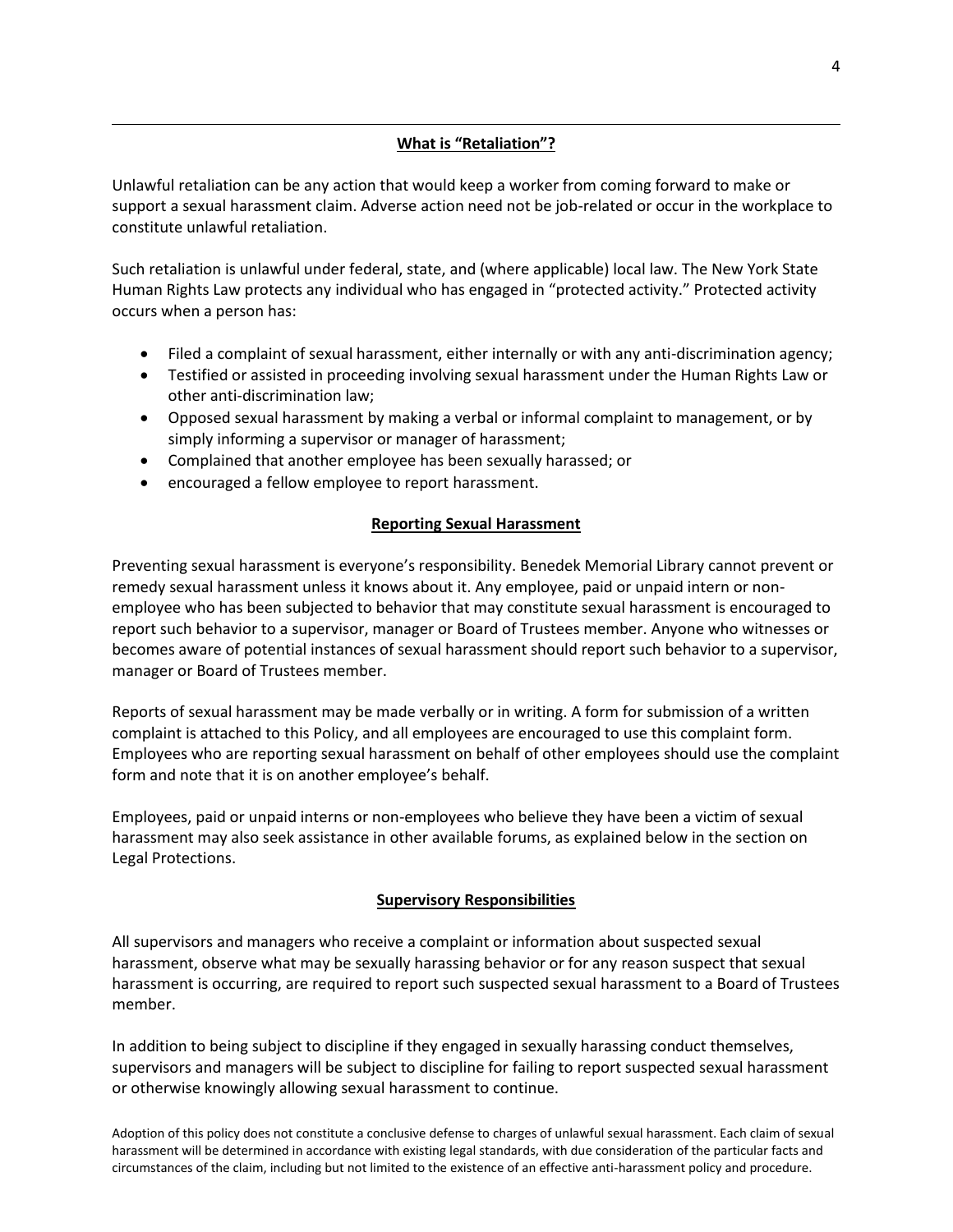Supervisors and managers will also be subject to discipline for engaging in any retaliation.

## **Complaint And Investigation Of Sexual Harassment**

All complaints or information about suspected seual harassment will be investigated, wether that information was reported in verbal or written form. Investigations will be conducted in a timely manner, and will be confidential to the extent possible.

An investigation of any complaint, information or knowledge or suspected sexual harassment will be prompt and thorough, and should be completed within 30 days. The investigation will be confidential to the extent possible. All persons involved, including complainants, witnesses and alleged perpetrators will be accorded due process to protect their rights to a fair and impartial investigation.

Any employee may be required to cooperate as needed in an investigation of suspected sexual harassment. Employees who participate in any investigation will not be retaliated against.

Investigations will be done in accordance with the following steps:

- Upon receipt of complaint, Director or Board or Trustee member will conduct an immediate review of the allegations, and take any interim actions, as appropriate. If complaint is oral, encourage the individual to complete the "Complaint Form" in writing. If he or she refuses, prepare a Complaint Form based on the oral reporting.
- If documents, emails or phone records are relevant to the allegations, take steps to obtain and preserve them.
- Request and review all relevant documents, including all electronic communications.
- Interview all parties involved, including any relevant witnesses;
- Create a written documentation of the investigation (such as a letter, memo or email), which contains the following:
	- $\circ$  A list of all documents reviewed, along with a detailed summary of relevant documents;
	- $\circ$  A list of names of those interviewed, along with a detailed summary of their statements;
	- o A timeline of events;

 $\overline{a}$ 

- o A summary of prior relevant incidents, reported or unreported; and
- $\circ$  The final resolution of the complaint, together with any corrective actions action(s).
- Keep a written documentation and associated documents in the employer's records.
- Promptly notify the individual who complained and the individual(s) who responded of the final determination and implement any corrective actions identified in the written document.
- Inform the individual who complained of their right to file a complaint or charge externally as outlined below.

# **Legal Protections And External Remedies**

Sexual harassment is not only prohibited by Benedek Memorial Library but is also prohibited by state, federal, and, where applicable, local law.

Aside from the internal process at Benedek Memorial Library, employees may also choose to pursue legal remedies with the following governmental entities at any time.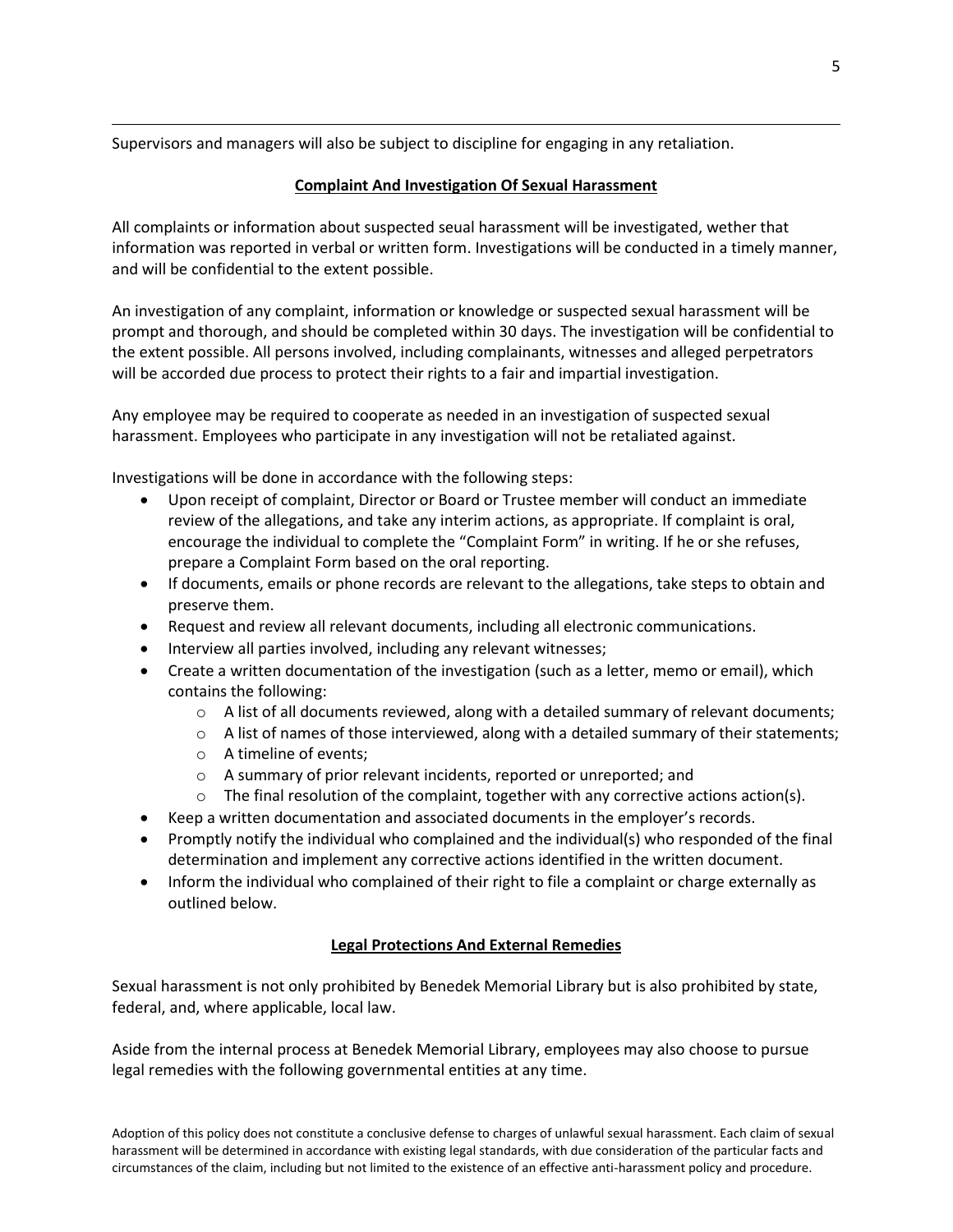#### New York State Division of Human Rights (DHR)

 $\overline{a}$ 

The Human Rights Law (HRL), codified as N.Y. Executive Law, art. 15, § 290 et seq., applies to employers in New York State with regard to sexual harassment, and protects employees, paid or unpaid interns and non-employees regardless of immigration status. A complaint alleging violation of the Human Rights Law may be filed either with DHR or in New York State Supreme Court.

Complaints with DHR may be filed any time within one year of the harassment. If an individual did not file at DHR, they can sue directly in state court under the HRL, within three years of the alleged discrimination. An individual may not file with DHR if they have already filed a HRL complaint in state court.

Complaining internally to Benedek Memorial Library does not extend your time to file with the DHR in court. The one year or three years is counted from date of the most recent incident of harassment.

You do not need an attorney to file a complaint with DHR, and there is no cost to file with DHR.

DHR will investigate your complaint and determine whether there is probable cause to believe that discrimination has occurred. Probable cause cases are forwarded to a public hearing before an administrative law judge. If discrimination is found after a hearing, DHR has the power to award relief, which varies but may include requiring your employer to take action to stop the harassment, or redress the damage caused, including paying monetary damages, attorney's fees and civil fines.

DHR's main office contact information is: NYS Division of Human Rights, One Fordham Plaza, Fourth Floor, Bronx, New York 10458, (718)741-8400 [appropriate other contact info][, www.dhr.ny.gov.](http://www.dhr.ny.gov/)

Contact DHR at (888)392-3644 or visit dhr.ny.gov/complaint for more information about filing a complaint. The website has a complaint form that can be downloaded, filled out, notarized and mailed to DHR. The website also contains contact information for DHR's regional offices across New York State.

### United States Equal Employment Opportunity Commission (EEOC)

The EEOC enforces federal anti-discrimination laws, including Title VII of the 1964 fedral Civil Rights Act (codified as 42 U.S.C. § 2000e et seq.). An individual can file a complaint with the EEOC anytime within 300 days from the harassment. There is no cost to file a complaint with the EEOC. The EEOC will investigate the complaint, and determine whether there is reasonable cause to believe that discrimination has occurred, at which point the EEOC will issue a Right to Sue letter permitting the individual to file a complaint in federal court.

The EEOC does not hold hearings or award relief, but may take other action including pursuing cases in federal court on behalf of complaining parties. Federal courts may award remedies if discrimination is found to have occurred.

If an employee believes that he/she has been discriminated against at work, he/she can file a "Charge of Discrimination." The EEOC has district, area, and field offices where complaints can be filed. Contact the EEOC by calling 1-800-669-6820 (TTY)), visiting their website a[t www.eeoc.gov](http://www.eeoc.gov/) or via email at [info@eeoc.gov.](mailto:info@eeoc.gov)